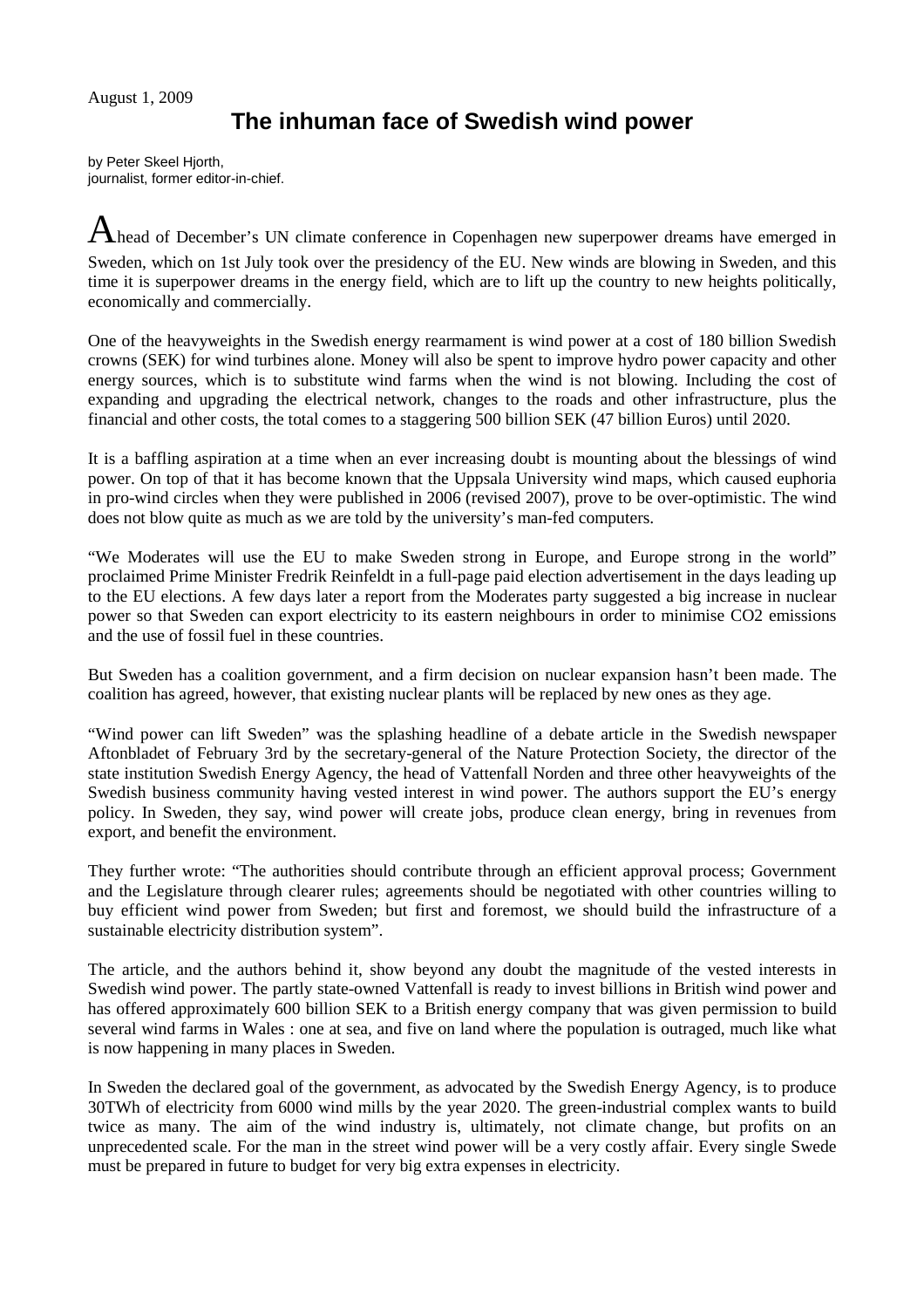Wind power will divide the population into two groups – a small minority that will become rich on subsidised wind farms, and the vast majority that will become poorer as it foots the bills. In addition, many will lose a substantial part of their savings when wind farms are built near their homes, affecting negatively their value.

With unparalleled eagerness and greed, energy companies in all sizes have fallen upon the virgin Swedish market. The most wind-swept counties have been carpet-bombed in the last two years by applications from big companies like Eon, Vattenfall and Stena Renewable, plus a number of small and medium enterprises. There is no restraint shown regarding the siting of wind turbines. Natural parks and nature reserves are not spared. As stated by the Swedish newspaper Sven Razorblades: wind power is supposed to save the climate, it can thus destroy valuable nature.

People too don't matter: a mastodon like Eon has no qualms in erecting a wind turbine of 150-200 metres in height only 500 metres from a home.

No surprise either that behind the article in Aftonbladet we find: businessmen, a top Government official, and the secretary-general of the society that is supposed to protect nature. It is abundantly clear that politicians, public administrations, and business people are working tightly together and are co-coordinating their efforts against protests from nature lovers and local residents who object to having their nature turned into industrial areas for negligible benefit.

The population, 'come hell or high water', is forced to accept expensive wind-power and to live with 150- 200 metre-high wind turbines in their immediate surroundings. The government has four 'wind power coordinators' to clear obstacles out of the way. Formally they are neutral public servants. In reality they are merely the tools of the wind power business.

The ambivalence of interests reaches the very top of Swedish society. In a small, exclusive society of wind power investors and players we also find the major banks (except one), a huge insurance company, other financial institutions, and 3-4 of the country's biggest firms of lawyers.

The Swedish Energy Agency is a very active participant in the expansion of wind power, and is starting to look like a Ministry of Propaganda. It sends out an electronic news letter about wind power that is systematically white-washed from any hint of criticism or problem. The latest is from June 18th and is about the first Global Wind Day; it says: "On this day there are fairs, lectures, and films shown in no less than 35 countries where the importance of wind power is highlighted".

Read again: *"... where the importance of wind power is highlighted"*. This is neither information nor communication, only pure and simple propaganda on a scale not seen since the days of the twentieth century totalitarian ideologies.

The Swedish Energy Agency also runs an information/marketing network to promote wind power, which is a free lunch for the industry. Furthermore it is behind an educational program called Vindval – meaning the wind choice. The very combination of the word is biased, as we are not given any choice. There is no hiding at all that the aim is the increased use of wind power by eliminating obstacles to the expansion of wind farms.

The Vindval program is to provide biased science and arguments to help assess how wind power influences the landscapes, interferes with neighbours and people´s perception of wind power. The idea is also to spread (one-sided) information about wind power at Swedish universities, colleges, institutes, and companies as well as counties and other authorities. The program committee is comprised of a number of Swedish authorities, and representatives of the wind power business.

This commingling of interests extends all the way to universities. On September 8th last year a report was published about "Experiences of setting up wind power – anchorage, acceptance and resistance" by two researchers at the Lund University. This report, which is passed off as impartial scientific work, is part of Vindval's programme to pave the way for acceptance of wind energy in Sweden.